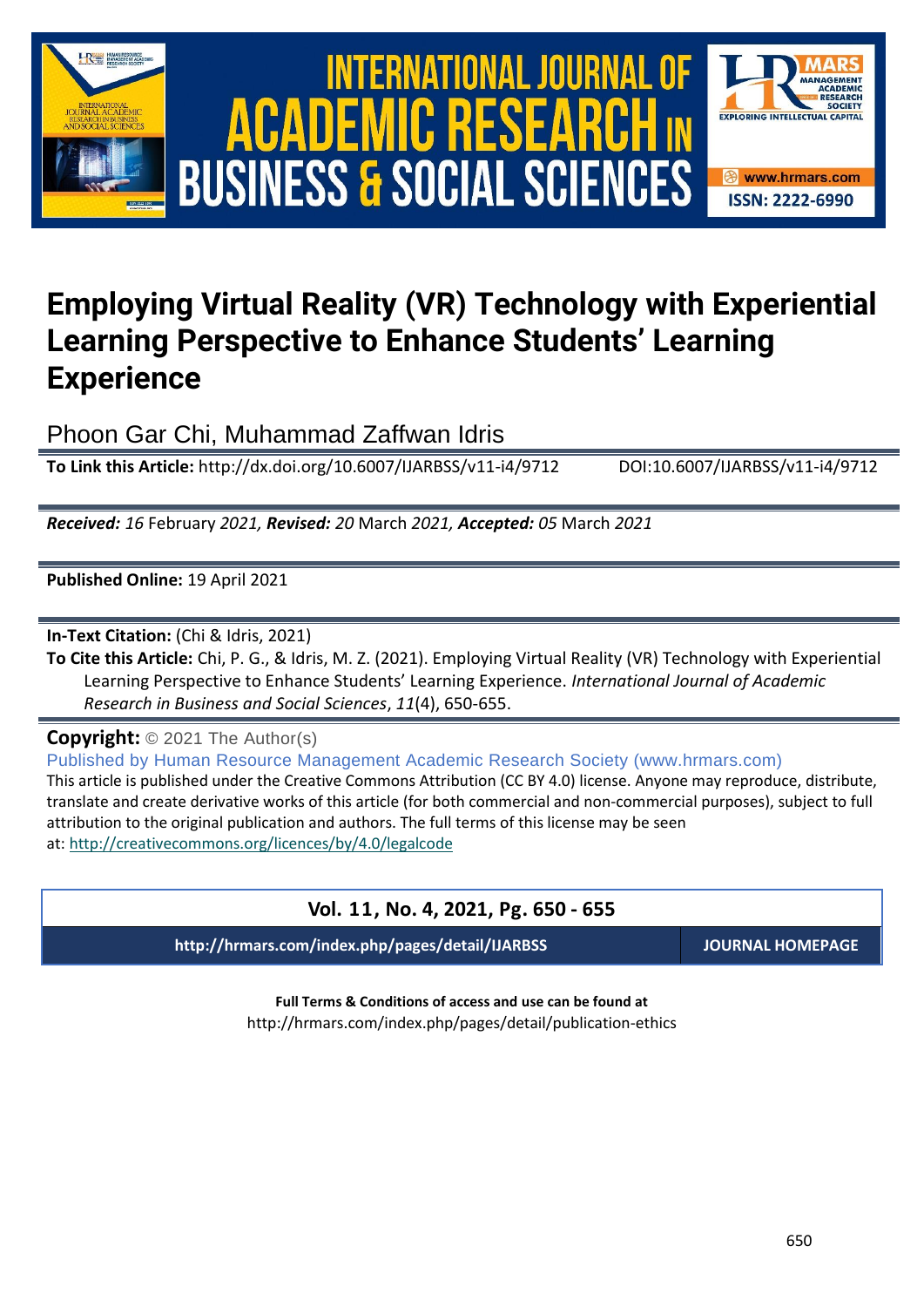

### **Employing Virtual Reality (VR) Technology with Experiential Learning Perspective to Enhance Students' Learning Experience**

Phoon Gar Chi<sup>1</sup>, Muhammad Zaffwan Idris<sup>2</sup>

<sup>1</sup> Faculty of Communication and Creative Industries, Tunku Abdul Rahman University College Kuala Lumpur, Malaysia, <sup>2</sup> Faculty of Art, Computing and Creative Industry, Universiti Pendidikan Sultan Idris, Perak, Malaysia Email: phoongarchi@gmail.com

#### **Abstract**

The authors advocate to employ Virtual Reality (VR) with the application of experiential learning in order to enhance the students' learning experience. In modern world with diverse platforms for innovations and solutions, technology is shaping the future of education. New digital technology is used to improve the process of teaching and learning. Digital technology opens up a new space for learning where students are immerse through various forms of technological learning platforms, devices and applications. The application of digital technology in education can assist students to cope with different learning environment and improves students' learning efficiency. One of the innovative technologies for education is Virtual Reality (VR). VR has changed the way how students learn. VR allows us to bridge the gaps between educators and learners. VR can be used to stimulate a digital learning environment for educators and students to be together in the same room regardless of wherever they are physically and with digital representations of themselves. This paper will discuss the potential of integrating VR in education as one of the effective methods that can enhance students' learning experience.

**Keywords:** Digital Technology, Virtual Reality, Experiential Learning.

#### **Introduction**

The rapid and ongoing development of digital technologies continues to create new opportunities in improving the quality of our lives. The recent Covid-19 pandemic has escalated to process of adapting digital technologies in many areas including education. Education is the base for a thriving society, and the transfer of knowledge has been a top priority for civilizations since the very beginning. People are constantly looking for ways to make knowledge transfer more easily, more quickly, and more effectively. In the era of digital devices, we have an opportunity to enable better learning with technology (Montrieux et al., 2015). The Education Ministry has started moving towards the right direction to embrace digital learning. Surely, technology would be a boost to classroom instruction compared to analogue teaching, traditionally known as chalk-and-talk (The Star, 2017). Virtual reality technology has been widely proposed as a significant technological advance that can offer a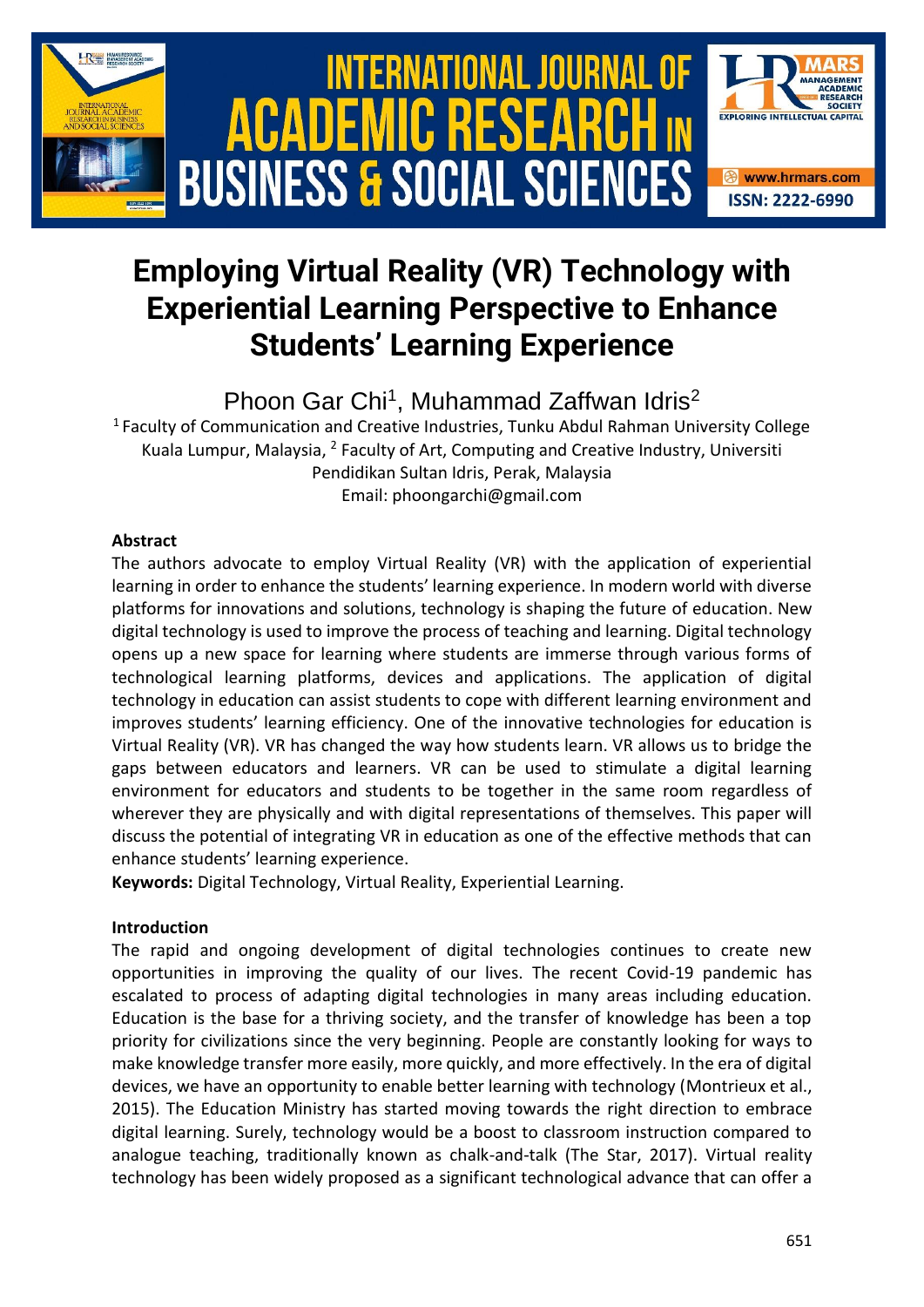#### International Journal of Academic Research in Business and Social Sciences

**Vol. 1 1 , No. 4, 2021, E-ISSN: 2222-6990 © 2021 HRMARS**

novel form of education. VR seems to be the natural next steps for the evolution of education (Hu-Au at al., 2017). With VR, learners are inspired to discover for themselves. VR is useful not only for content consumption, but it is also great for content creation (Varnum, 2019). Hence, it allows user to create digital classroom including avatar as an alternative to the conventional classroom. The educational benefit of these applications is the active participation of students in learning process (Hamilton et al., 2021). This will help students boost their creativity and interact with students own imagination. This paper examines the use of VR tools to enhance significantly the learning experience. Thus, VR is useful in providing the learners with realism, interactivity and creation learning environment.

#### **Digital Technology in Education**

Diwan (2017) indicates that boredom can easily take place for today's learner as they are constantly looking to fill excitement from visual and auditory inputs. The implementation of digital technology provides learners to experience a visual element that can improves the connection between learning concepts and information effectively (Ilomaki & Lakkala, 2018). The arrival of digital technology, the learning environment is changing (Leahy et al., 2019). Digital technology has opened the door for various new ways of learning, allows students the opportunity to learn in more meaningful ways (Ng, 2016). Besides, prepared students to deal with the challenges of the future especially the Industrial Revolution 4.0 (IR4.0). Digital tools have impacted the traditional institution of a formal education, especially it increases the learning and interactivity of students (Hashim, 2018), as well as improved students learning efficiency (Teras et al., 2020).

#### **Virtual Reality (VR) in Education**

VR has found in education a new area in which to display its full potential (Sinclair & Gunhouse, 2016). One of the most obvious benefits of VR is transforming lectures into immersive learning experiences, enabling lecturers to truly bring their subject to life (Radianti et al., 2019). The immersion in made-to-measure environments allows students to face learning experiences that maximize the use of all their senses (Serdyukov, 2017). VR can be used to enhance student learning and engagement. Kaminska et al. (2019) found that 82 % of learners thought learning with VR was more engaging than learning from reading books and listening to lectures using overhead containing graphics or pictures. Furthermore, Allocoat and Von Muhlenen (2018) concurs that the situated nature of the learning process is very important and Mills (2020) emphasizes the connections it creates between knowledge, skill, and experience. One of the biggest advantages of such technology can be seen from the perspective of motivation, especially in terms of: (1) fun, interest and enjoyment; (2) engagement; (3) satisfaction; (4) willingness to learn; (5) positive attitude; (6) attention and (7) level of confidence (Gordon et al., 2016; Schott & Marshall, 2018). Hence, VR has created a new way of learning and making learning experience more fun, engaging and interest about the subject (Jones, 2020).

#### **Experiential Learning**

Experiential Learning (ExL) is the process of learning through experience and is more specifically as learning through reflection of doing thing (Kolb & Kolb, 2018). Experiential learning focuses on the learning process for the individual (McCarthy, 2016). The trend toward experiential learning also stems from changing student expectations in the classroom, in a kind of customer-led revolution in communication quality (Oke & Fernandes, 2020).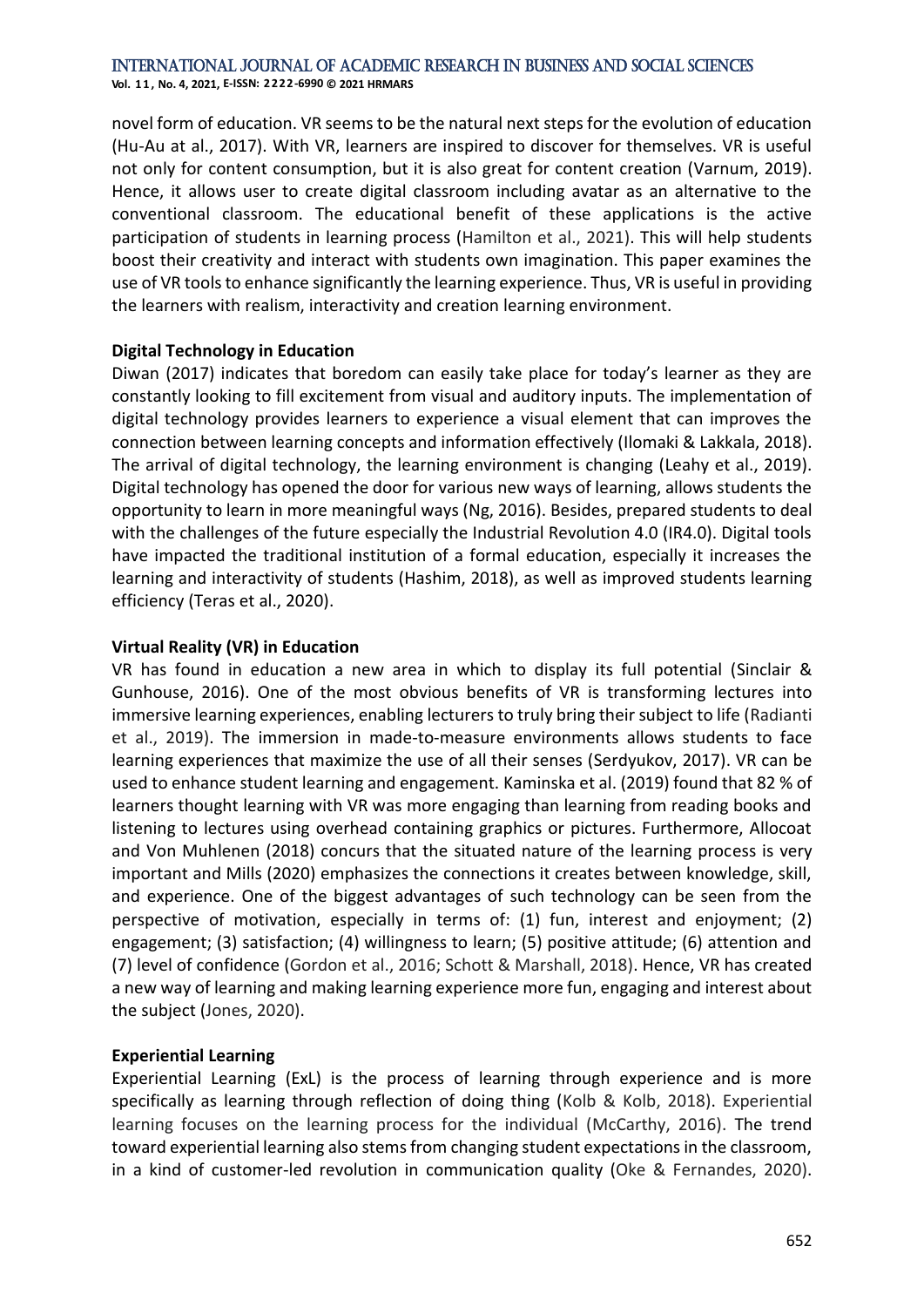#### International Journal of Academic Research in Business and Social Sciences

**Vol. 1 1 , No. 4, 2021, E-ISSN: 2222-6990 © 2021 HRMARS**

Experiential learning focuses on learners reflecting on their experience of doing something, so as to gain conceptual insight as well as practical expertise (Bates, 2015). Learning only has good effects when learners have the desire to absorb the knowledge (Leal-Rodriguez & Albort-Morant, 2019). Therefore, experiential learning requires the showing of directions for learners, learners learn by doing them.

In digital age, students today are rarely satisfied with a one-size-fits-all classroom experience, particularly if it consists solely of the droning lecturer, and are justifiably looking for an enhanced learning experience from the university (Rinehardt-Cline, 2018). Bartle (2015) claims that experiential learning activities helps students find meaning in their experiences. Experiential learning entails a hands-on approach to learning that moves away from just the teacher at the front of the room imparting and transferring their knowledge to students (Austin & Rust, 2015). Hence, learning an experience that moves beyond the classroom and strives to bring a more involved way of learning (Zhai et al., 2017).

#### **Conclusion**

In education, new digital and virtual technologies including VR are used to improve the process of learning, hence the rise of Cybergogy as one of the learning strategies. Digital technology offerings educators a new way to interact with the students by using suitable applications for learning (Hussein & Natterdal, 2015). The use of digital technological tools such as VR is increasing rapidly in all fields, especially in education, which has moved from basic tools such as pen, pencil, and books, to more advance tools such as digital devices and software applications. Interactive technology that can embedded in VR classroom is imperative in order to impart knowledge and understanding (Alfalah, 2018) as well as to increase students' engagement. VR technology has a positive impact in the areas of inspiring wonder and curiosity, developing new creative skills and offering authentic 'learn by doing' experiences (Bailenson, 2018). In conclusion, with the application of VR in education, in many ways would help students to develop the knowledge and skills needed in a digital age and offers advantages in securing job opportunities.

#### **Corresponding Author**

Muhammad Zaffwan Idris

Faculty of Art, Computing and Creative Industry, Universiti Pendidikan Sultan Idris Email: zaffwan@fskik.upsi.edu.my

#### **References**

- Alfalah, S. F. (2018). Perceptions toward adopting virtual reality as a teaching aid in information technology. *Education and Information Technologies*, *23*(6), 2633-2653.
- Allcoat, D., & von Mühlenen, A. (2018). Learning in virtual reality: Effects on performance, emotion and engagement. *Research in Learning Technology*, *26*.
- Austin, M. J., & Rust, D. Z. (2015). Developing an Experiential Learning Program: Milestones and Challenges. *International Journal of Teaching and Learning in Higher Education*, *27*(1), 143-153.
- Bailenson, J. (2018). *Experience on demand: What virtual reality is, how it works, and what it can do*. WW Norton & Company.
- Bartle, E. (2015). Experiential learning: an overview. *Institute for Teaching and Learning Innovation. Australia: The University Of Queensland*.
- Bates, A. T. (2015). 3.6 Experiential learning: learning by doing (2). *Teaching in a Digital Age*.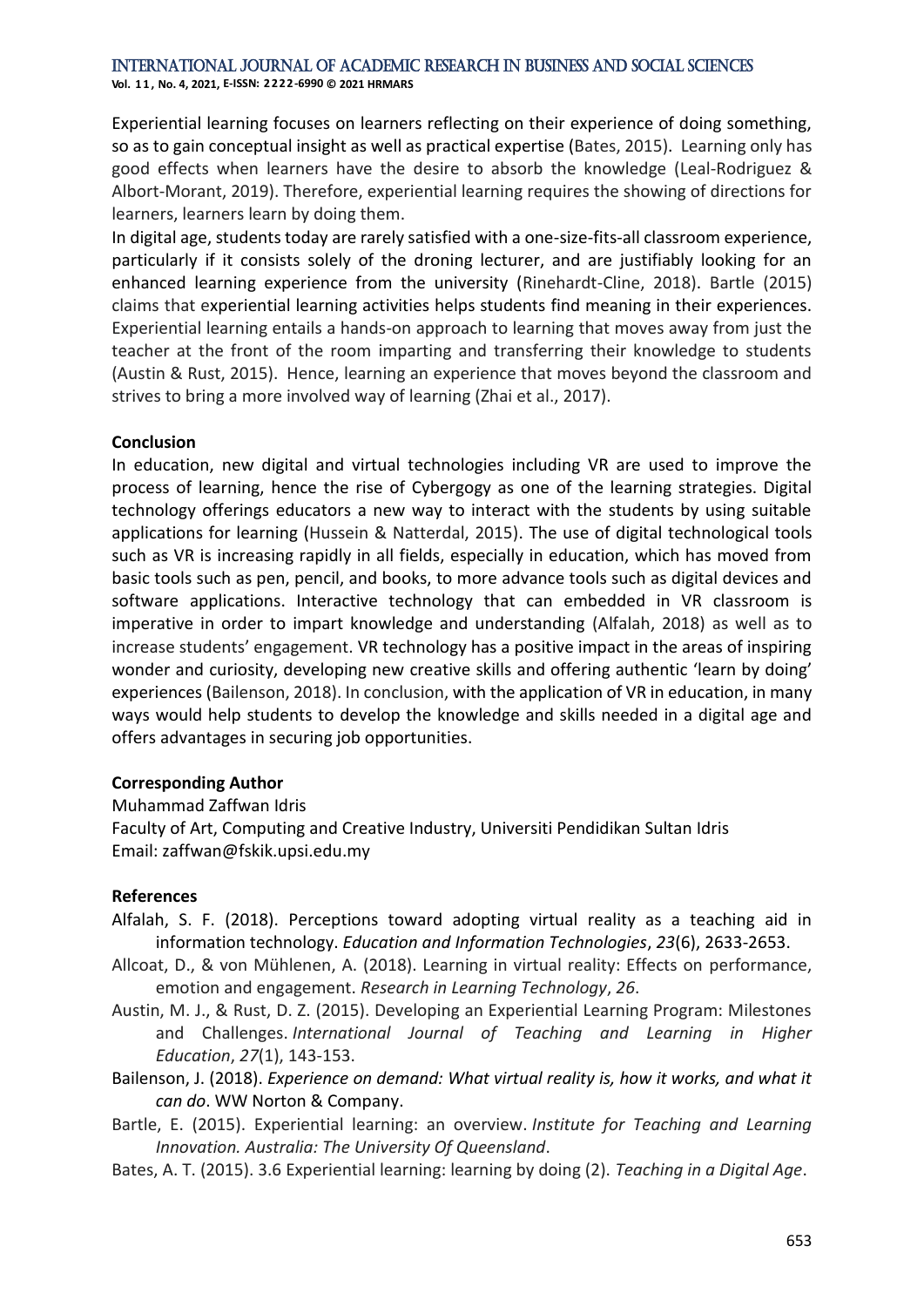#### International Journal of Academic Research in Business and Social Sciences

**Vol. 1 1 , No. 4, 2021, E-ISSN: 2222-6990 © 2021 HRMARS**

- Gordon, N., Grey, S., & Brayshaw, M. (2016). Motivating and engaging students through technology.
- Hamilton, D., McKechnie, J., Edgerton, E., & Wilson, C. (2021). Immersive virtual reality as a pedagogical tool in education: a systematic literature review of quantitative learning outcomes and experimental design. Journal of Computers in Education, 8(1), 1-32.
- Hashim, H. (2018). Application of technology in the digital era education. *International Journal of Research in Counseling and Education*, *2*(1), 1-5.
- Hussein, M., & Nätterdal, C. (2015). The benefits of virtual reality in education-A comparision Study.
- Ilomäki, L., & Lakkala, M. (2018). Digital technology and practices for school improvement: innovative digital school model. *Research and practice in technology enhanced learning*, *13*(1), 1-32.
- Jones, B. D. (2020). Motivating and Engaging Students Using Educational Technologies. In *Handbook of Research in Educational Communications and Technology* (pp. 9-35). Springer, Cham.
- Kaminska, D., Sapinski, T., Wiak, S., Tikk, T., Haamer, R. E., Avots, E., ... & Anbarjafari, G. (2019). Virtual reality and its applications in education: Survey. *Information*, *10*(10), 318.
- Kolb, A., & Kolb, D. (2018). Eight important things to know about the experiential learning cycle. *Australian educational leader*, *40*(3), 8.
- Leahy, S. M., Holland, C., & Ward, F. (2019). The digital frontier: Envisioning future technologies impact on the classroom. *Futures*, *113*, 102422.
- Leal-Rodriguez, A. L., & Albort-Morant, G. (2019). Promoting innovative experiential learning practices to improve academic performance: Empirical evidence from a Spanish Business School. *Journal of Innovation & Knowledge*, *4*(2), 97-103.
- McCarthy, M. (2016). Experiential learning theory: From theory to practice. *Journal of Business & Economics Research (JBER)*, *14*(3), 91-100.
- Mills, N. (2020). 11 Engagement and Immersion in Virtual Reality Narratives. *Student engagement in the language classroom*.
- Ng, W. (2016). *NEW DIGITAL TECHNOLOGY IN EDUCATION*. Springer International PU.
- Oke, A., & Fernandes, F. A. P. (2020). Innovations in teaching and learning: Exploring the perceptions of the education sector on the 4th industrial revolution (4IR). *Journal of Open Innovation: Technology, Market, and Complexity*, *6*(2), 31.
- Radianti, J., Majchrzak, T. A., Fromm, J., & Wohlgenannt, I. (2020). A systematic review of immersive virtual reality applications for higher education: Design elements, lessons learned, and research agenda. *Computers & Education*, *147*, 103778.nic chemistry instruction. *Virtual Reality*, *23*(4), 363-373.
- Rinehardt-Cline, M. (2018). The effects of blended learning on student achievement, interaction levels, and online readiness skills in the high school social studies classroom. *Unpublished doctoral dissertation). Charlotte, NC: University of North Carolina*.
- Schott, C., & Marshall, S. (2018). Virtual reality and situated experiential education: A conceptualization and exploratory trial. *Journal of computer assisted learning*, *34*(6), 843-852.
- Serdyukov, P. (2017). Innovation in education: what works, what doesn't, and what to do about it?. *Journal of Research in Innovative Teaching & Learning*, *10*(1), 4-33.